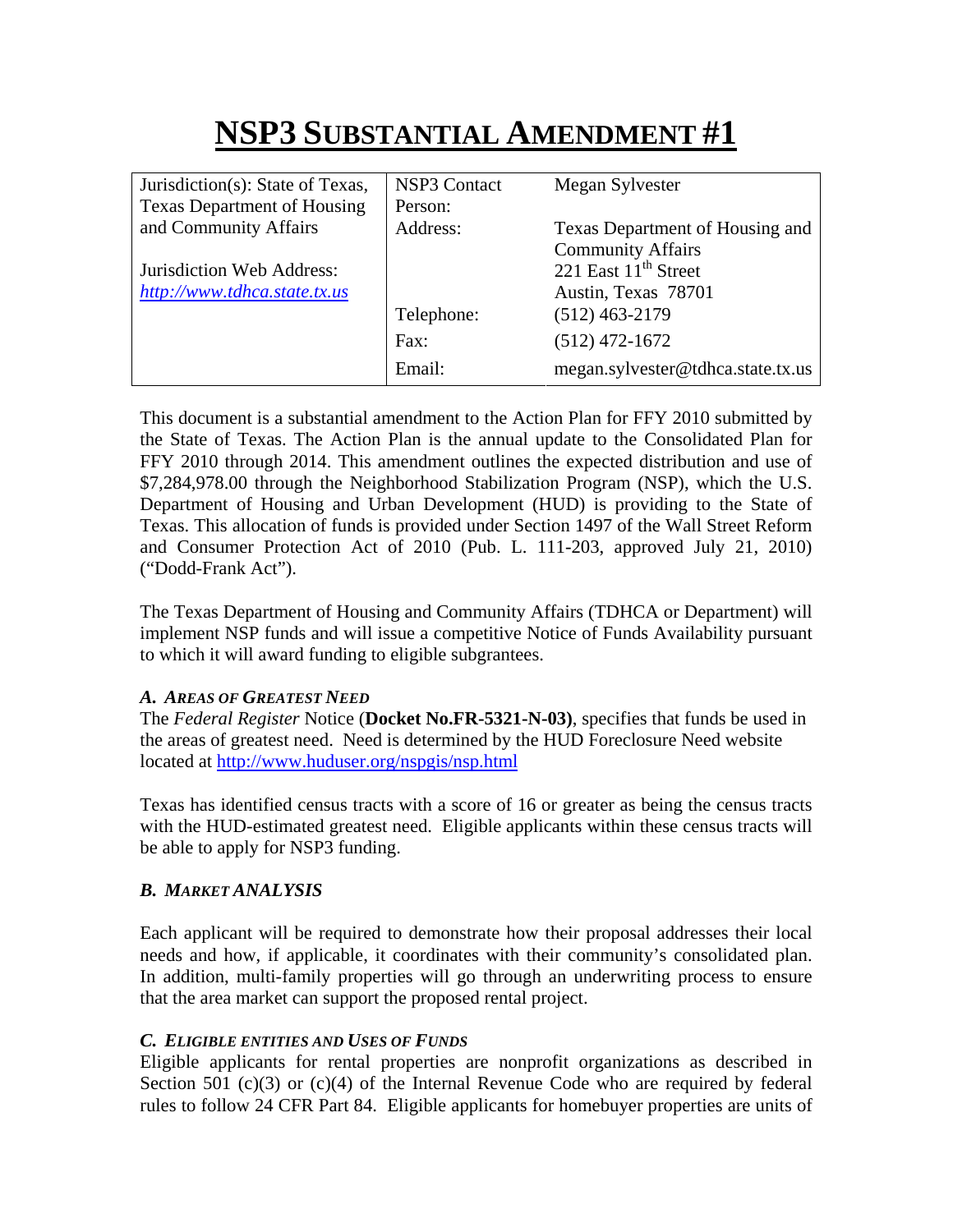general local government (including public housing authorities) who are required by federal rules to follow 24 CFR Part 85, nonprofit organizations as described in Section  $501(c)(3)$  or  $(c)(4)$  of the Internal Revenue Code who are required by federal rules to follow 24 CFR Part 84, and Housing Finance Corporations authorized under the provisions of the Texas Housing Finance Corporation Act, Texas Government Code, Chapter 394.

In accordance with NSP guidelines, activities under NSP3 may include the establishment of financing mechanisms for purchase and redevelopment of foreclosed homes and residential properties, purchase and rehabilitation of homes and residential properties that have been abandoned or foreclosed, and the redevelopment of demolished or vacant properties.

#### *D. SELECTION CRITERIA AND PRIORITIES*

The State of Texas (State) has established the priorities and scoring that will be used in the application review process and are described below. While the criteria are important to demonstrate a successful proposal, the scoring structure is also designed to ensure that the State complies with the requirements of the HUD Notice designed to prioritize areas of greatest need, meets applicable CDBG regulations, meets Department priorities, and efficiently and effectively expends the funds. Each applicant will be required to submit a properly completed application. Each applicant's organizational and financial capacity will be evaluated. The application will be available on the Department's website after the Department's Governing Board approves a Notice of Funding Availability. All applications must contain the address of the target property. The Department expects to accept applications beginning on March 14, 2011, and to close the initial round of applications on April 15, 2011. Applications with the highest scores will be presented to the Department's Governing Board of Directors on June 30, 2011, for possible approval.

- a) All initial round applications must meet a minimum threshold total score of 38 points to be considered for funding. Application considered for award after April 15, 2011, must meet a minimum score of 33 points. Should applications meeting this minimum score threshold exceed available funding, such eligible applications will be retained regardless of date of submission until such a time that funding is available in sufficient amounts to fund the applications or a subsequent Texas NSP NOFA covering NSP3 funds is released.
	- i) Maximum Total Score = 55 Points (initial application period) or 50 points:
		- 1. Greatest Need (20 Points); Minimum Score 16 points.
		- 2. Rental Property (10 Points) or (5 Points after Initial Application)
		- 3. Prior experience with Texas NSP and TDHCA (Up to 5 Points)
		- 4. Local at Risk Priorities (10 Points)
		- 5. Low-Income Households (Up to 5 Points)
		- 6. Low Poverty Area (1 Point)
		- 7. Transit Area (1 Point)
		- 8. Education Opportunities (1 Point)
		- 9. Special Needs/Hard to Serve Populations (Up to 2 points)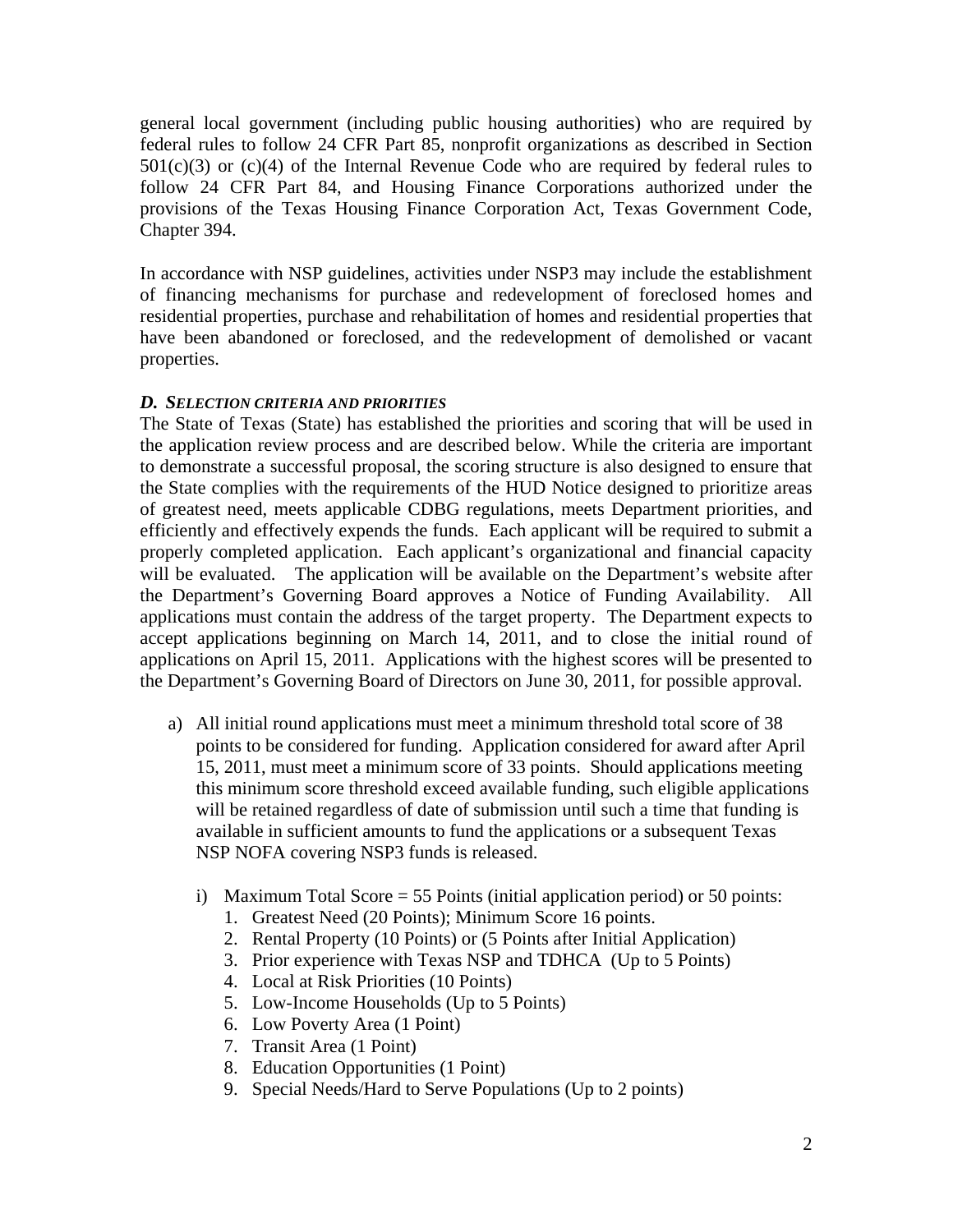- ii) **Greatest Need (20 Points):** NSP3 activities must be completed in eligible census tracts, as determined by HUD under the Neighborhood Stabilization 3 NOFA. Applicants are required to provide evidence that activities will meet a Neighborhood Stabilization purpose, in a census tract with a threshold foreclosure needs score of 16 or more. The HUD data and mapping tool may be found on the HUD website, here: http://www.huduser.org/nspgis/nsp.html These areas may change as the data is updated, and the target score will be determined as that which was in place as of the date of application.
- iii) **Rental Properties (10 Points till April 15th, 5 points thereafter):** The NSP3 allocation included statutory language requiring the establishment of procedures to create preferences for the development of affordable rental housing for properties assisted with NSP3 funds. Texas NSP3 is demonstrating this preference through a points system.
- iv) **Local At-Risk Priorities: (10 Points)** The identified cities listed in Table 1, as attached to this NOFA, are communities at risk of losing affordable units with existing or former funding through the Department. Eligible applications that are located and willing and able to commit to minimum unit, affordability term and amount of non-federal funds for each specified city, as identified in the chart in Addendum 1 will receive points under this scoring item. The Applicant must be willing to execute a Texas HOME LURA and be able to meet all of the conditions of the federal requirements of a HOME funded development in conjunction with the requirements of this NOFA. These areas may change as the data is updated, and the points will be determined as that which was in place as of the date of application.
- v) **Previous Participation with Texas NSP and TDHCA funds (5 Total Points**): An Applicant will receive two points for having prior State of Texas NSP experience and three points for experience with other TDHCA funds. The experience must have been completed with the same type of construction as the Application is proposing (single family, multifamily, new construction, rehabilitation, etc.) and have acquired their experience in connection with a development with at least 80% as many units as the Units in the development for which Application is being made. The experience will be documented as outlined in the most current QAP plan, as applicable.
- vi) **Assistance to Low-Income Households at or Below 50% AMFI (5 Total Points):** In order to emphasize affordability for households at or below 50% of AMFI, the State will give up points to proposals that will serve households in this income category. Each household served in this income category will receive a point, up to five points.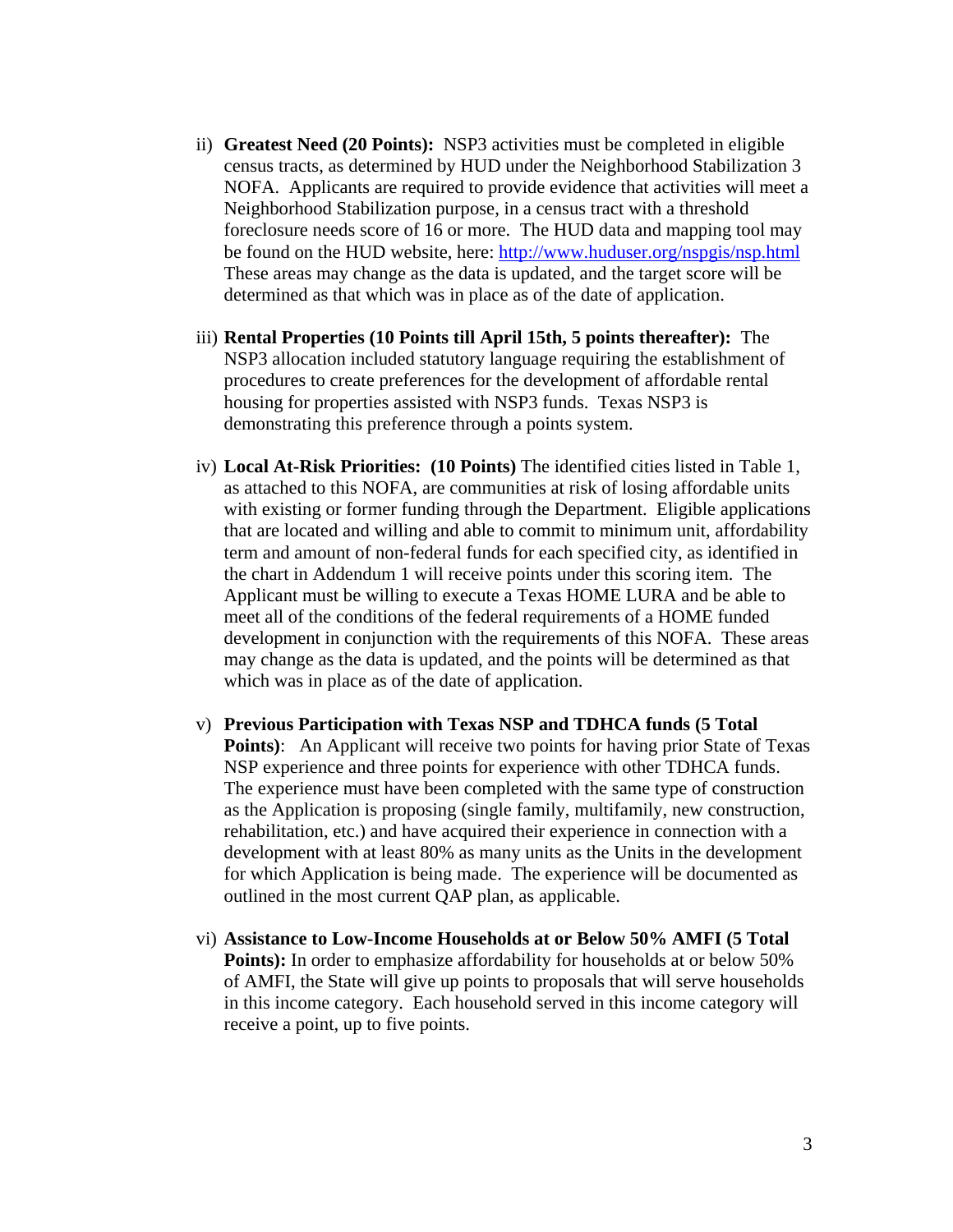- vii)**Low Poverty Area (1 point):** The development is in a census tract that has no greater than 10% poverty threshold population according to the most recent census data as of the date of the application.
- viii) **Transit District (1 point):** The development or unit is in a mixed-use residential and commercial area, located within a radius of one-quarter mile from an existing or proposed transit stop, designed to encourage pedestrian activities and maximize access to public transportation.
- ix) **Educational Opportunities (1 point):** The development or unit will serve families with children (at least 70% of the Unit or units must have an eligible bedroom mix of two bedrooms or more) and is proposed to be located in an elementary school attendance zone that has an academic rating of "Exemplary" or "Recognized," or comparable rating if the rating system changes. An elementary attendance zone does not include magnet school or elementary schools with district-wide possibility of enrollment or no defined attendance zones. The date for consideration of the attendance zone is that in existence as of the received date of the application and the academic rating is the most current rating determined by the Texas Education Agency as of that same date.
- x) **Special Needs or Hard to Serve Populations (1 point per category up to 2 points):** At least 51% of the NSP assisted unit or units are designed to serve, Elderly, Persons with Disabilities, Transitioning out of Homelessness, Victims of Domestic Violence, Veterans, Transitioning out of Foster Care, Prisoner Reentry, or Migrant Farmworkers.
- xi) **Tiebreaker:** In the event that two or more Applications receive the same priority based upon the scoring and are both practicable and economically feasible, the Department will utilize the factors in this section, in the order they are presented, to determine which Development will receive a preference in consideration for an awarded of funds.
	- (1) Applications involving any Rehabilitation or Reconstruction of existing Units will win this first tier tie breaker over Applications involving solely New Construction or Adaptive Reuse.

(2) The Application with the least amount of Texas NSP funds per Texas NSP restricted unit will win this second tier tie breaker.

xii)**Department Priorities**: The Federal NSP3 NOFA contains a requirement that at least 25% of the awarded funds be spent on housing for households at or below AMFI. The Department will fund the highest scoring, complete application that meets this requirement even if other applications scored higher. This determination will be made in the sole discretion of the Department.